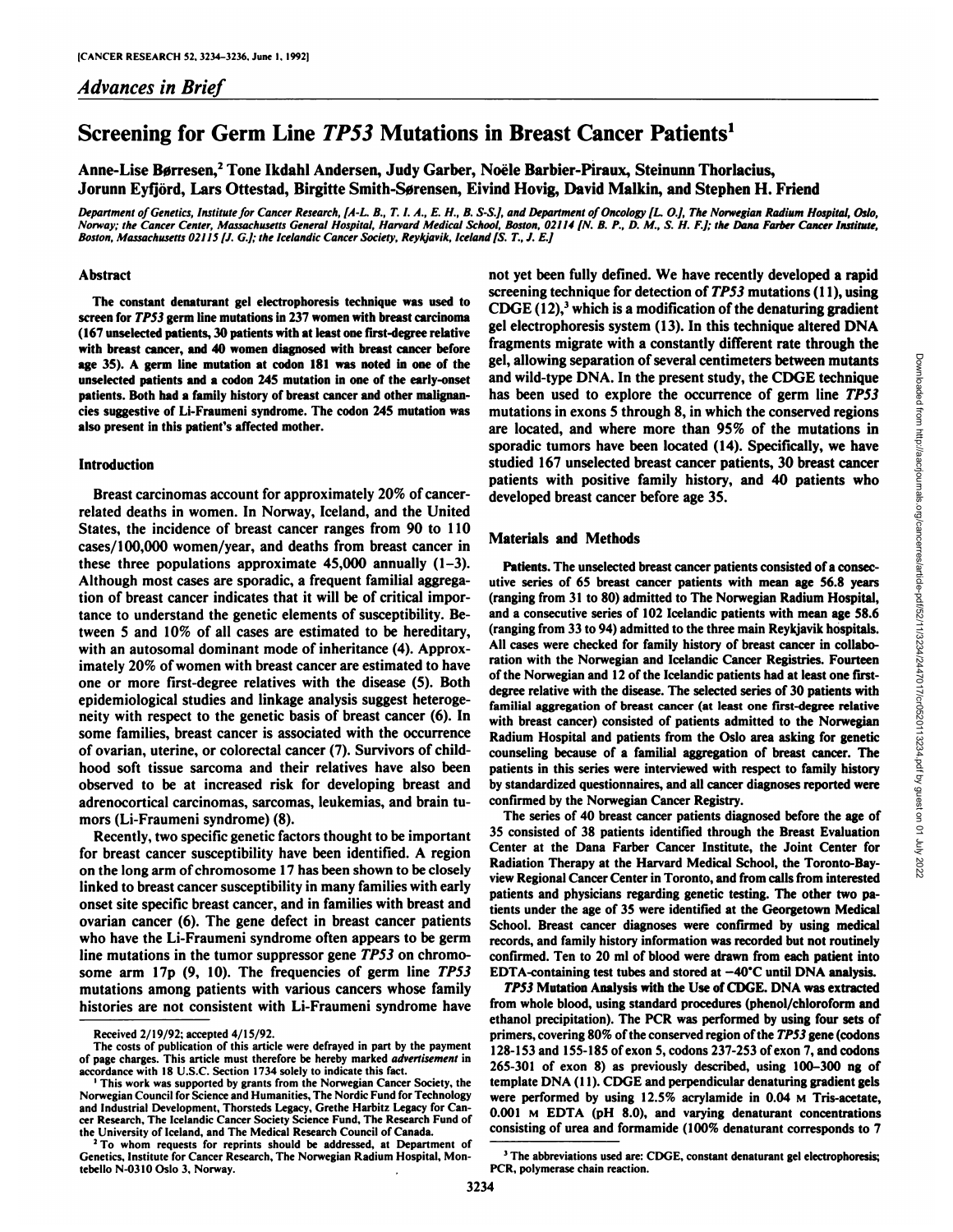

Fig. 1. Denaturing gels of PCR amplified B fragments. A, CDGE run at 52% denaturant. Lane 1, constitutional DNA from Patient 101; Lane 2, tumor DNA from perpendicular gels contained 20-70% dénaturant.



Fig. 2. Pedigrees of the patients with germ line TP53 mutations. A, Patient 101 with a mutation at codon 181. B. Patient 144 with a mutation at codon 245. bc, breast cancer; pc, prostate cancer; ls, leiomyosarcoma; cc, colorectal carcinoma;<br>Hl, Hodgkin's lymphoma; ac, abdominal cancer; lc, lung cancer. *Numbers* indicate age at diagnosis. Arrows, probands.

M urea and 40% formamide) as previously described (11, 12). In perpendicular gels a denaturant gradient was used perpendicular to the electrophoretic direction. In CDGE a uniform denaturing concentration through the gel was used. After electrophoresis, the gels were stained for 2 min in ethidium bromide, 2 mg ethidium bromide/liter and 0.04 M tris-acetate, 0.001 M EDTA (pH 8.0), and photographed by using a UV transilluminator.

Sequencing. Samples that had aberrantly migrating bands in the CDGE were all submitted to PCR for direct sequencing. PCR was performed with one biotinylated primer. The biotinylated PCR products were sequenced directly with standard dideoxy sequencing reactions, using Dynabeads M280-Streptavidin (Dynal AS, Norway) as solid support, or using a sequencing kit(Stratagene).



Fig. 3. CDGE of PCR amplified C fragments run at 48% denaturant. Lane 1, normal DNA; Lane 2, constitutional DNA from Patient 143 (mother of Patient 144); Lane 3, constitutional DNA from Patient 144; Lane 4, mutant control (constitutional DNA from a previously identified patient, wt/248).

#### **Results**

Analysis of the constitutional DNAs from the 167 unselected patients yielded an aberrantly migrating band in fragment B (codon 155-185) in one sample (Patient 101). This indicated the presence of a germ line mutation in this region of the gene of this patient. A tumor sample from the patient was analyzed by using both CDGE and perpendicular gels (Fig. 1). In the tumor, the wild-type fragment that accompanied the mutated fragment was present in reduced concentration, indicating loss of the normal allele. Sequencing was performed to determine the exact nature of the mutation. A mutation at codon 181  $(CGC \rightarrow CAC / Arg \rightarrow His)$  was detected. This confirmed the CDGE results. Review of this patient's family history revealed six cases of breast cancer, one leiomyosarcoma at age 49, and other neoplasms (Fig. 2A). The presence of sarcoma and breast cancer in this kindred is suggestive of Li-Fraumeni syndrome, with the exception of the late onset of the sarcoma.

An aberrantly migrating band in fragment C was found in 1 of the 40 patients with early onset of disease (Patient 144; Fig. 3, Lane 3). The mutation was confirmed in a perpendicular gel and by sequencing, and was located at codon 245 (GGC  $\rightarrow$  $AGC / Gly \rightarrow Ser$ ). The patient had a positive maternal family history of four premenopausal breast cancers, abdominal cancer at age 16, and early-onset lung cancer (Fig. 2B). The identical germ line mutation at codon 245 was identified in the mother, who was diagnosed with breast cancer at age 47 (Fig. 3, *Lane 2). No germ linecarriers were found in the selected group of* 30 Norwegian patients with a positive family history.

Downloaded from http://aacrjournals.org/cancerres/article-pdf/52/11/3234/2447017/cr0520113234.pdf by guest on 01 July 2022

In order to verify that the CDGE technique was able to detect mutations in exons 5 through 8, we sequenced all of the 40